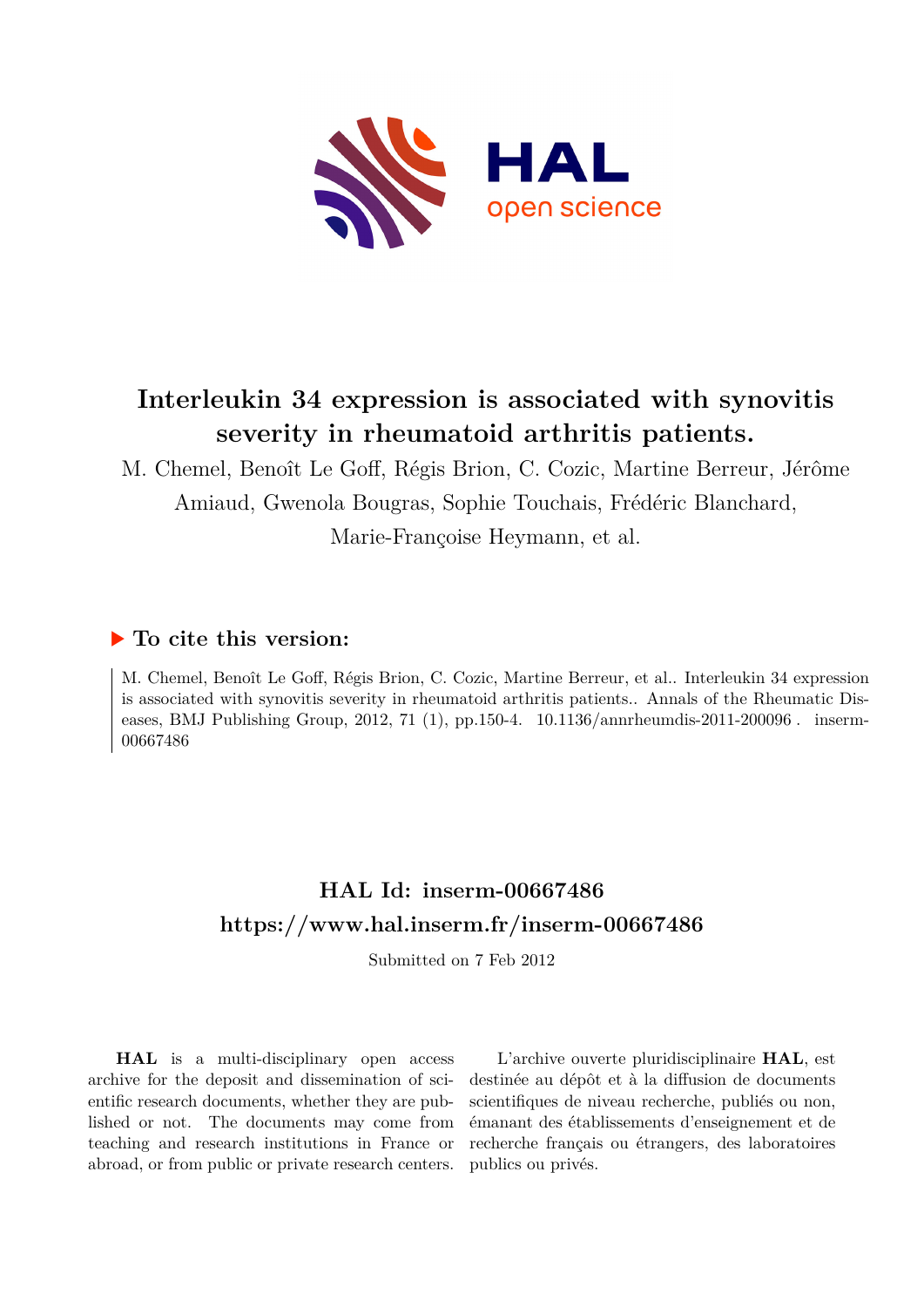## *Interleukin 34 expression is associated with synovitis severity in rheumatoid arthritis patients*

**Marguerite Chemel** 1 2 # **, Beno**î**t Le Goff** 1 2 # **, R**é**gis Brion** 1 2 **, C**é**line Cozic** 1 2 **, Martine Berreur** <sup>1</sup> **, J**é**r**ô**me Amiaud** <sup>1</sup> **, Gwenola bougras** <sup>1</sup> **, Sophie Touchais** <sup>2</sup> **, Fr**é**d**é**ric Blanchard** <sup>1</sup> **, Marie-Fran**ç**oise Heymann** <sup>1</sup> **, Jean-Marie Berthelot** 1 2 **, Franck Verrecchia** <sup>1</sup> **, Dominique Heymann** 1 \*

*Physiopathologie de la R sorption Osseuse et Th rapie des Tumeurs Osseuses Primitives 1* <sup>é</sup> <sup>é</sup> *INSERM : U957 , Universit*é *de Nantes : EA3822 , Facult*é *de m*é*decine, 1 rue Gaston Veil 44035 Nantes Cedex 1, FR*

*P le Ost oarticulaire 2* <sup>ô</sup> <sup>é</sup> *CHU Nantes , 9 quai Moncousu, 44093 Nantes, FR*

\* Correspondence should be adressed to: Dominique Heymann <dominique.heymann@univ-nantes.fr >

 $#$  CM and LGB contributed equally to this work

## **Abstract Objectives**

**Interleukin-34 (IL-34) is a new cytokine implicated in macrophage differentiation and osteoclastogenesis. The present study assessed the IL-34 expression in the tissue of patients with rheumatoid arthritis.**

### **Methods**

**Immunohistochemistry was performed in synovial biopsy from patients suffering from rheumatoid arthritis (n**=**20), osteoarthritis (n**= **3) or other inflammatory arthritis (n**=**4). IL-34 was detected in the synovial fluid by ELISA and its mRNA expression was studied by qPCR** in rheumatoid synovial fibroblasts after stimulation by TNF-α and IL-1β, Wild type,  $ink1^{-/-}$  - $ink2^{-/-}$  and  $nemo^{-/-}$  murine **fibroblasts and pharmacological inhibitions were used to determine the involvement of NF**κ**B and JNK in that effect.**

## **Results**

**IL-34 was expressed in 24/27 biopsies with 3 samples from RA patients being negative. We found a significant association between IL-34 expression and the synovitis severity. Levels of IL-34 and the total leukocyte count in the synovial fluid were correlated. TNF-**α **and IL-1**β **stimulated Il-34 expression by the synovial fibroblasts in a dose/time dependant manner through the NF**κ**B and JUNK pathway.**

## **Conclusion**

**This work identify for the first time IL-34 expression in the synovial tissue of arthritic patients. This cytokine, as a downstream effector of TNF-**α **and IL-1**β**, may contribute to the inflammation and bone erosions in RA.**

**MESH Keywords** Adult ; Aged ; Aged, 80 and over ; Arthritis, Rheumatoid ; complications ; genetics ; metabolism ; Cells, Cultured ; Dose-Response Relationship, Drug ; Female ; Fibroblasts ; drug effects ; metabolism ; Gene Expression Regulation ; drug effects ; Humans ; Interleukin-1beta ; pharmacology ; Interleukins ; genetics ; metabolism ; MAP Kinase Signaling System ; physiology ; Male ; Middle Aged ; NF-kappa B ; physiology ; Osteoarthritis ; genetics ; metabolism ; RNA, Messenger ; genetics ; Synovial Fluid ; metabolism ; Synovitis ; etiology ; genetics ; metabolism ; Tumor Necrosis Factor-alpha ; pharmacology

**Author Keywords** Interleukin-34 ; Arthritis ; Rheumatoid Arthritis ; Osteoarthritis ; inflammation

## **INTRODUCTION**

Rheumatoid arthritis (RA) is an autoimmune disease characterized by chronic inflammation of the synovial tissue that leads to progressive joint destruction. Among the cells located in the inflamed joint, synovial fibroblasts are important players driving inflammation and bone erosion.[1 ] They are recognized as a source of cytokines such as IL-6 or RANKL which activate immune response and osteoclastogenesis. There is evidence that the Colony Stimulating Factors (CSFs) play a major role in inflammation and bone destruction in RA.[2 ] Macrophage-CSF (M-CSF) is the primary regulator of the biology of mononuclear phagocytes and is also essential for osteoclastogenesis.[3 ] In the synovial tissue of RA patients, it is expressed by the macrophages but also by the synovial fibroblasts and is up-regulated by inflammatory cytokines like TNF-α.[2 ,4 ] Furthermore, M-CSF knockout mice are protected against collagen-induced arthritis, and M-CSF administration exacerbates inflammation and joint destruction.[2 , 5 ] In this context, therapeutic targeting of M-CSF is currently being developed.[2 ]

IL-34 is a newly discovered cytokine which plays a role in macrophage differentiation and proliferation.[6 ] IL-34 is expressed in various tissues and it is most abundant in the spleen. This cytokine shares numerous common features with M-CSF, especially its receptor (MCSF-R) explaining partly their functional overlap. However, their interaction with MCSF-R, the signalling pathway activated and their expression patterns differ during the embryonic development underlining their probable specific biological function.[7 ] Recently, we have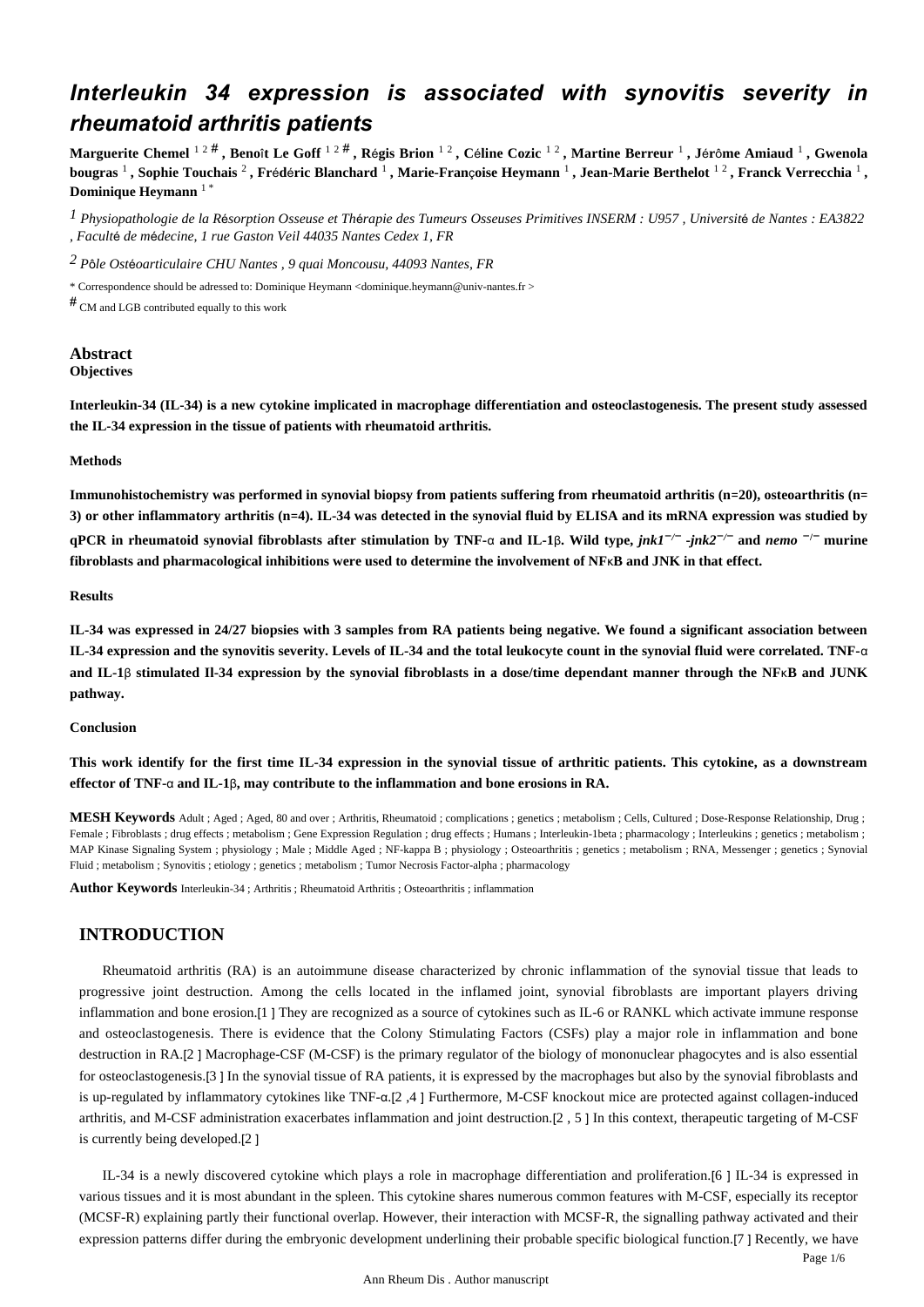shown that IL-34 could be substituted for M-CSF to promote osteoclastogenesis *in vitro* .[8 ] Its role in inflammation is also likely as IL-34 increase IL-6 and chemokine level in human whole blood.[9 ] Although numerous studies have underlined the role of M-CSF in arthitis, no data are currently available on the expression of IL-34 in RA.

In this study, we hypothesized that IL-34 could be expressed by the synovial fibroblasts of RA patients and this expression could be modulated by TNF–α and IL-1β.

## **METHODS**

## **Synovial fluid and biopsies**

Synovial biopsies were obtained surgically at the time of an arthroplasty and were summarized in Table S1 . All patients enrolled have given their formal consent. The study was approved by the local ethics committee and by the French Research Ministry (N°2008-402). The mean (+/−SD) duration of the RA was 11+/−5 years and the mean synovitis score was 4.4+/−1.9 (range 2–8). The mean score of synovial hyperplasia, stroma activation and inflammatory infiltrates was 1.3+/−1.2, 1.5+/−0.6 and 1.6+/−0.5 respectively (Table S1 ). IL-34 expression was detected by immunohistochemistry performed as previously described.[8 ] The histopathological severity of synovitis was graded as described by Krenn et al.[11 ] IL-34 levels were measured in synovial fluids by ELISA assay (antibodies-online-GmbH, USA) according the manufacturer's recommendations.

### **Cell cultures**

Synovial fibroblasts, obtained from the synovial tissue of RA patients, human fibroblasts (WI-26) and murine wild type, *jnk1* - −*/*− *jnk2*− and fibroblast cell lines were cultured as previously described. */*− *nemo* −/− [11 –14 ]

## **Reverse Transcription-PCR analysis**

Total RNA was extracted using NucleoSpin RNAII kit (Macherey-Nagel, France) and one microgram of total RNA was used for first strand cDNA synthesis using Thermoscript kit (Invitrogen, France).[8 ] Real-time PCR was performed using SYBRGreen Supermix (Biorad, France) and primers described in Table S2 .

### **Statistical analysis**

Mann-Whitney test was use to look for an association between Il-34 expression and the histological characteristics. Correlation between level of IL-34 and leukocytes count in the synovial fluid was measured using the nonparametric Spearman rank order test. Student t-test was used to assess the change in gene expression.  $p<0.05$  was considered as statistically significant.

## **RESULTS**

## **IL-34 is expressed in the synovial tissue of RA and OA patients**

We first assessed the expression of *IL-34* in the synovial tissue in synovial biopsy from patients suffering from rheumatoid arthritis (n= 20), osteoarthritis (n=3) or other inflammatory arthritis (n=4) (Table S1 ). According to the grading system of all the biopsies, 11 had slight synovitis, 9 had moderate synovitis, and 7 had strong synovitis. IL-34 was detected in 24 of the 27 biopsies with 3 samples from RA patients being negative. In the synovial tissue, IL-34 was expressed in the synovial lining layer by the synoviocytes and macrophages (Fig. 1A, B ) as confirmed by the double immmunostaining for IL-34 and CD68 (Fig. S1 ) and in the sub-lining layer by endothelial cells and fibroblasts (Fig. 1C, D ). In RA patients, a significant association was found between IL-34 expression in the synovial lining layer and the histological severity of the synovitis with a mean score of synovitis of 5.8+/−1.9 and 3.7+/−1.6 in the IL-34 positive and negative biopsies respectively (p=0.022) (Fig. 1E ). IL-34 expression within the synovial lining layer is also associated with the synovial hyperplasia/enlargement: the mean score of hyperplasia was 2.2+/−0.9 and 0.6+/−1 in the biopsies with and without IL-34 positive cells respectively (p=0.004) (Fig. 1F ). No significant association was found between IL-34 expression and the diagnosis. Interestingly, IL-34 levels were significantly higher in synovial fluids of RA patients compared to OA patients (p<0.05, Fig. 1G ) and were associated with the inflammation intensity measured by the leukocyte counts  $(r=0.82, p<0.001)$  (Fig. 1H).

### **TNF-**α **and Il-1**β **increase IL-34 gene expression in rheumatoid synovial fibroblasts**

We next assessed the expression of IL-34 by the synovial fibroblasts *in vitro* and its regulation by TNF-α and Il-1β. IL-34 mRNA was detectable in non stimulated cells. Stimulation with TNF-α resulted in a significant dose-dependent induction of IL-34 mRNA with a plateau from 25ng/mL and a maximum of induction after 6 hours with 10ng/mL (Fig. 2A ). The time course study using 10ng/mL TNF-α shows that this effect remained stable until 24 hours (data not shown). Similarly, Il-1β also increased dose-dependently IL-34 mRNA expression with a peak reached at 6h then decreased quickly thereafter (Fig. 2B ). Confocal microscopy (Fig. 2C ) and flow cytometry ( Fig. S2 ) analyses confirmed that TNF-α and Il-1β upregulated the expression by synovial fibroblasts of IL-34 at the protein level compared to the untreated cells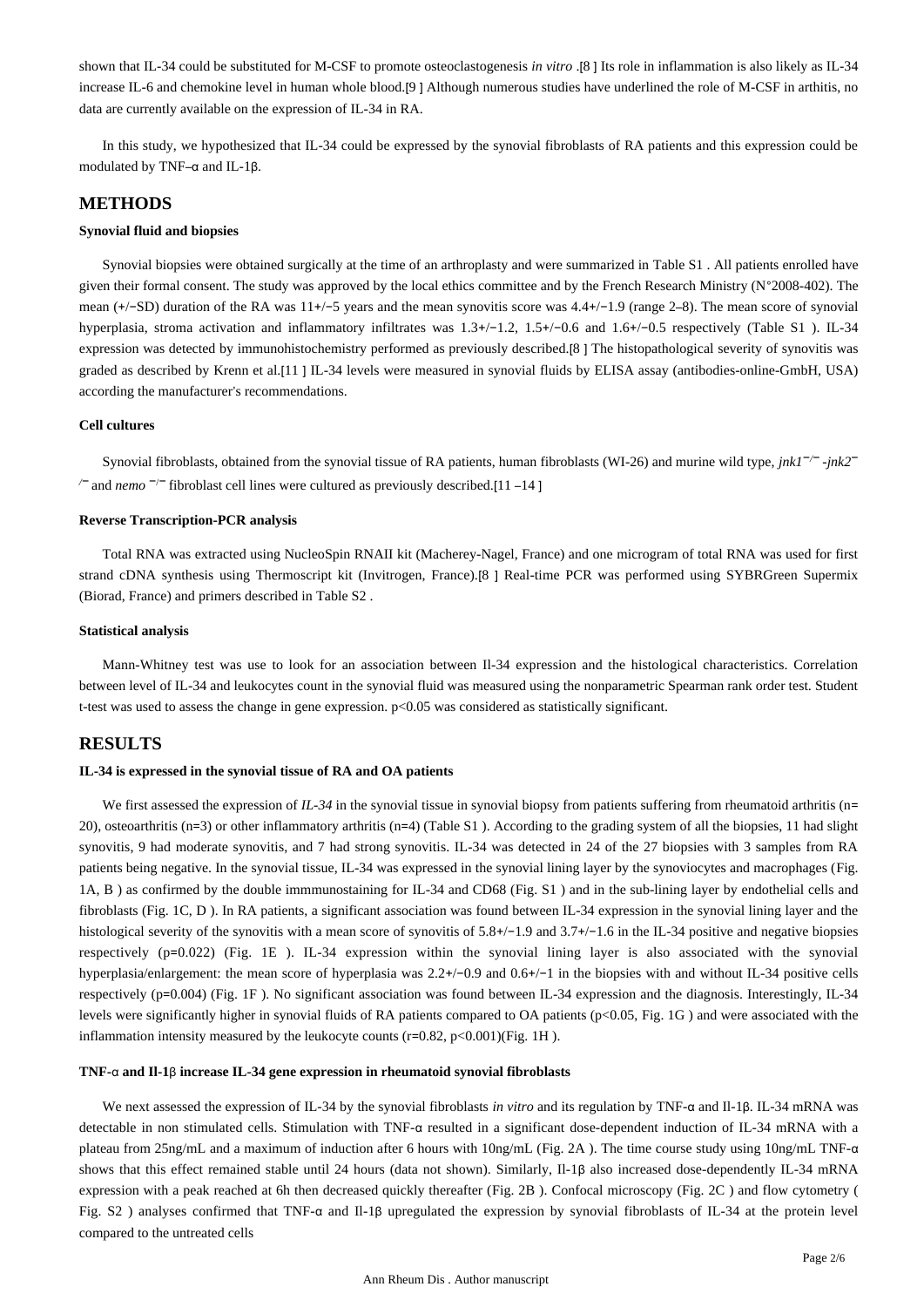#### **JNK and NF-**κ**B activities are required for TNF-**α **and IL-1**β **to stimulate IL-34 mRNA levels in fibroblasts and synoviocytes**

TNF-α and IL-1β treatment of WI-26 fibroblasts led to a time- and dose-dependent increase in IL-34 mRNA levels (Fig. 3A,B ). Rapid and persistent induction of IL-34 mRNA levels was observed in response to TNF-α (10ng/mL) (Fig. 3A ) and IL-1β (10ng/mL) (Fig. 3B ) peaking at 6 and 10h respectively, and remaining at levels significantly higher than their basal expression state up to 24h and 48h. To understand the mechanisms by which TNF-α and IL-1β are able to stimulate IL-34 mRNA levels, the role played by the JNK and NF-κB pathways was examined respectively in immortalized *jnk<sup>-/-</sup>* and *nemo*<sup>-/-</sup> fibroblasts (Fig. 3B,C), and in synoviocytes (Fig. 3D) with or without specific inhibitors of the JNK and NF-κB pathways. Results shown in Figure 3C (left panel) indicate that the effects of TNF-α on *IL-34* gene expression was significantly inhibited both in *nemo*<sup>−/−</sup> and *jnk<sup>−/−</sup>* cells 6h Finally, treatment of synoviocytes cultures with the specific IKKβ inhibitor or JNK inhibitor significantly inhibited (around 88% in presence of 10 μM IKKV and 28% in presence of 10μM SP600125) the effect of 10ng/mL TNF-α (Fig. 3D ) after treatment of the cells with 10ng/ml of TNF-α (Fig. 3C ) or IL-1β (data not shown). Confocal microscopy analyses confirmed the effects of signaling pathway inhibitors at the protein level (Fig. S3 ).

## **DISCUSSION**

Pro-inflammatory cytokines, promoting inflammation and osteoclastogenesis in the arthritic joint, are fundamental to RA pathophysiology.[15 ] In this study we demonstrated that a newly discovered cytokine, IL-34, is expressed by the synovial fibroblasts and that TNF-α and IL-1β stimulate its expression. The present report shows for the first time that Il-34 is expressed in the synovial tissue of arthritic patients, mainly by the cells of the synovial lining layer and to al lesser extent by the fibroblasts and endothelial cells in the sub-lining layer. Our data support that synovial fibroblasts are a source of this cytokine as revealed by the IL-34 mRNA and protein expression *in vitro*. Importantly, our data showed that the expression of IL-34 in the synovial lining layer was associated with the severity of synovitis. IL-34 may have a pro-inflammatory effect, promoting macrophages differentiation and proliferation in the synovial tissue. On the other hand, we have shown that pro-inflammatory cytokines are able to increase IL-34 expression by synovial fibroblasts explaining this association.

Pro-inflammatory cytokines are known to induce expression of a large range of cytokines, chemokines or metalloproteases in synovial fibroblasts.[1 ] We have shown that TNF-α and IL-1β are able to enhance IL-34 expression in RA synovial fibroblasts. These results were confirmed in a human lung fibroblasts cell line (WI-26), showing that the expression of IL-34 may extend to other fibroblastic cells. We have shown that JNK and NF-κB activities, the two main signaling pathways activated by TNF-α and IL-1β,[16,17] are required for these cytokines to stimulate IL-34 mRNA levels in fibroblasts and synoviocytes. Thus, IL-34 could be a downstream effector of IL-1β and TNFα, mediating their effect on inflammation and osteoclastogenesis.

In view of the role of IL-34 in osteoclastogenesis and inflammation, this cytokine is likely to play a role in the pathogenesis of RA and therefore could constitute a new therapeutic target. Further explorations are needed to delineate the exact role of IL-34 in the inflammatory process associated with RA.

## **Acknowledgements:**

This work was supported by the ARTHRITIS Fondation Courtin (to Dr J.M. Berthelot) We thank the MicroPICell platform (Nantes University, IFR26) for confocal microscopy and Philippe Hulin for his technical assistance.

## **Footnotes:**

## **Competing Interest:** None declared

## **References:**

- 1 . Bartok B , Firestein GS . Fibroblast-like synoviocytes: key effector cells in rheumatoid arthritis . Immunol Rev . 2010 ; 233 : 233 255
- 2 . Hamilton JA . Colony-stimulating factors in inflammation and autoimmunity . Nat Rev Immunol . 2008 ; 8 : 533 544
- 3 . Chitu V , Stanley ER . Colony-stimulating factor-1 in immunity and inflammation . Curr Opin Immunol . 2006 ; 18 : 39 48
- 4 . Leizer T , Cebon J , Layton JE . Cytokine regulation of colony-stimulating factor production in cultured human synovial fibroblasts: I. Induction of GM-CSF and G-CSF production by interleukin-1 and tumor necrosis factor . Blood . 1990 ; 76 : 1989 - 1996
- 5 . Campbell IK , Rich MJ , Bischof RJ , Hamilton JA . The colony-stimulating factors and collagen-induced arthritis: exacerbation of disease by M-CSF and G-CSF and requirement for endogenous M-CSF . J Leukoc Biol . 2000 ; 68 : 144 - 150
- 6 . Lin H , Lee E , Hestir K . Discovery of a cytokine and its receptor by functional screening of the extracellular proteome . Science . 2008 ; 320 : 807 811
- 7 . Heymann D . Interleukin-34: an enigmatic cytokine . IBMS BoneKEy . 2010 ; 7 : 406 413
- 8 . Baud'huin M , Renault R , Charrier C . Interleukin-34 is expressed by giant cell tumours of bone and plays a key role in RANKL-induced osteoclastogenesis . J Pathol . 2010 ; 221 : 77 - 86
- 9 . Eda H , Zhang J , Keith RH . Macrophage-colony stimulating factor and interleukin-34 induce chemokines in human whole blood . Cytokine . 2010 ; 52 : 215 220
- 10 . Krenn V , Morawietz L , Häupl T . Grading of chronic synovitis--a histopathological grading system for molecular and diagnostic pathology . Pathol Res Pract . 2002 ; 198 : 317 - 325
- 11 . Sabapathy K , Jochum W , Hochedlinger K . Defective neural tube morphogenesis and altered apoptosis in the absence of both JNK1 and JNK2 . Mech Dev . 1999 ; 89 : 115 - 124
- 12 . Schmidt-Supprian M , Bloch W , Courtois G . NEMO/IKK gamma-deficient mice model incontinentia pigmenti . Mol Cell . 2000 ; 5 : 981 592
- 13 . Verrecchia F , Tacheau C , Wagner EF . A central role for the JNK pathway in mediating the antagonistic activity of pro-inflammatory cytokines against transforming growth factor-beta-driven SMAD3/4-specific gene expression . J Biol Chem . 2003 ; 278 : 1585 - 93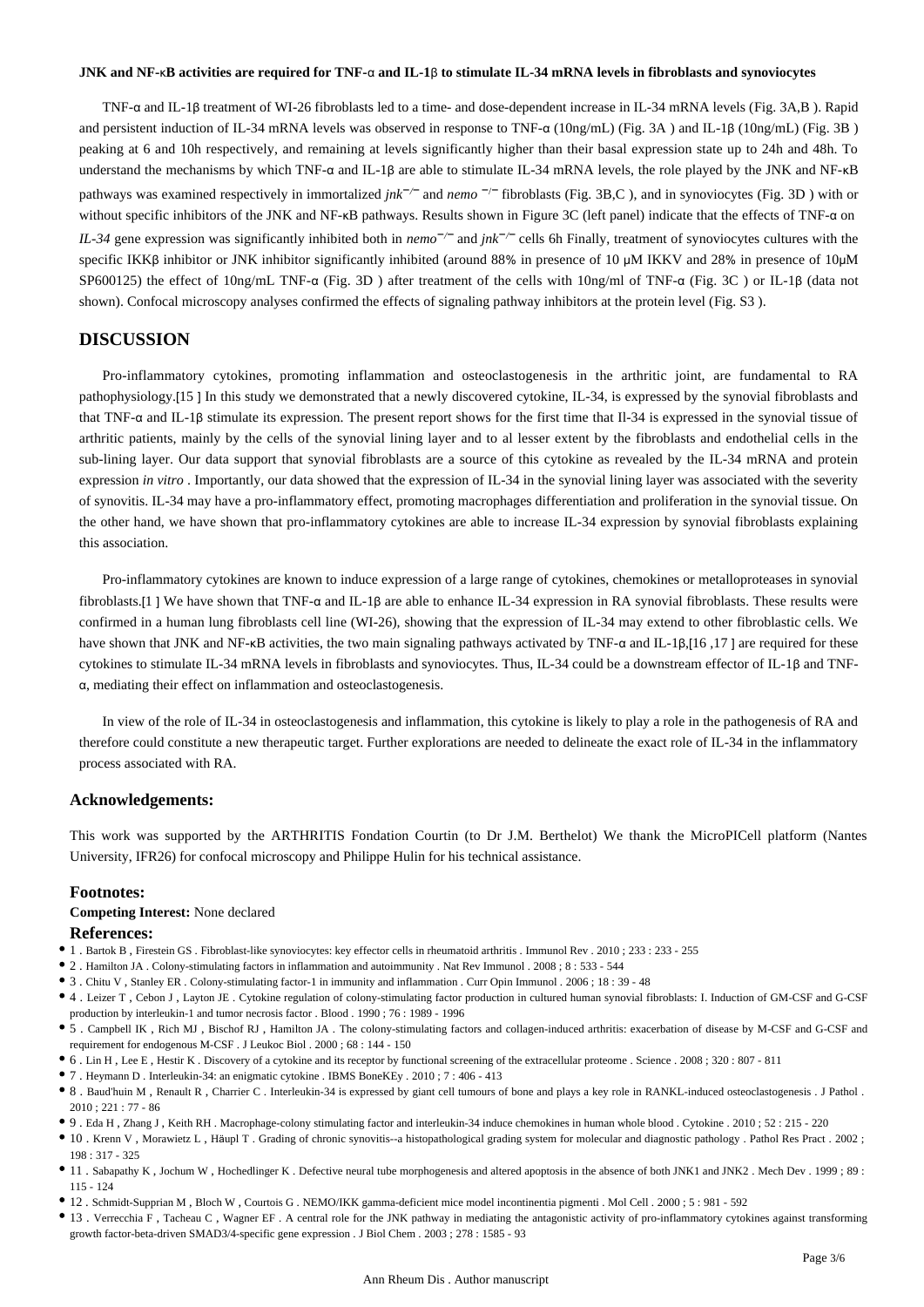- 14 . Ciosek CP Jr , Ortel RW , Thanassi NM . Indomethacin potentiates PGE1 stimulated cyclic AMP accumulation in human synoviocytes . Nature . 1974 ; 251 : 148 150
- 15 . Smolen JS , Redlich K , Zwerina J . Pro-inflammatory cytokines in rheumatoid arthritis: pathogenetic and therapeutic aspects . Clin Rev Allergy Immunol . 2005 ; 28 : 239 - 248
- 16 . Tak PP , Firestein GS . NF-kappaB: a key role in inflammatory diseases . J Clin Invest . 2001 ; 107 : 7 11
- 17 . Bage T , Lindberg J , Lundeberg J . Signal pathways JNK and NF-kappaB, identified by global gene expression profiling, are involved in regulation of TNFalpha-induced mPGES-1 and COX-2 expression in gingival fibroblasts . BMC Genomics . 2010 ; 11 : 241 -

## **Figure 1**

IL-34 is expressed in the synovial tissue of patients with OA and RA

Representative immunohistochemical staining for IL-34 (red staining) (ab75723, Abcam, France) in synovial biopsies samples from patients with RA. (A–D) IL-34 was expressed in the synovial lining layer by synoviocytes (open arrow)(A), multinucleated giant cells (open triangle) and macrophages (Asterix) (**B** ). In the sublining layer, endothelial cells (dotted arrow), inflammatory cells (triangle) and fibroblasts (arrow) were also positive for IL-34 **(C, D).** Comparison of the mean synovitis score (from 0, slight synovitis to 9, strong synovitis) (**E**) and mean hyperplasia of the lining layer score (from 0, no hyperplasia to 3, major hyperplasia (**F)** according to the expression of IL-34 in the synovial lining layer;  $*p<0.05$ ;  $*p<0.01$  compared to the IL-34 group. (G) Comparative levels of IL-34 measured by ELISA assay (ref. ABIN455583) in synovial fluids in OA and RA patients, each plot being an individual sample, \*\*\* p<0.001. (H) Correlation between IL-34 levels and total leukocyte counts in the synovial fluids of patients with RA and OA,  $r = 0.82$ ,  $p < 0.0001$ .

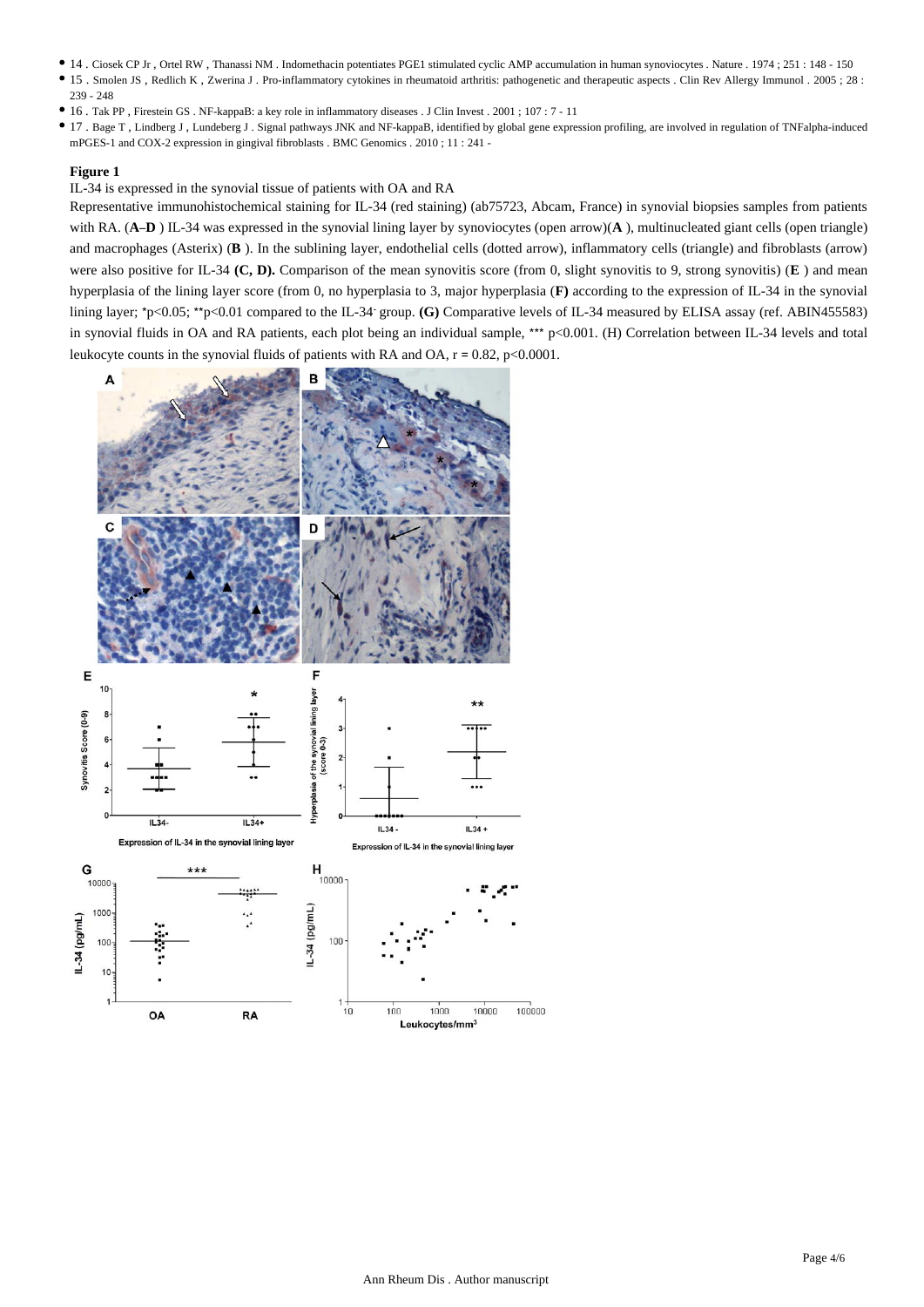## **Figure 2**

## TNF–α and IL-1β induce IL-34 mRNA expression in RA synovial fibroblasts

Synovial fibroblasts from RA patients (n=3) were stimulated with **(A)** increased dose of TNF-α (1 to 50 ng/mL) for 6h hours or with TNF–α 10 ng/mL for 2h, 6h, 10h and 24h and **(B)** increased dose of IL-1β (1 to 25 ng/mL) for 6 hours or with IL-1β 10 ng/mL for 2h, 6h, 10h and 24h. After incubations, IL-34 mRNA levels were determined by real time RT-PCR, normalized to GAPDH **(C)** Synovial fibroblasts cultured on labtek chamber slides (Millipore, France) were treated or not with TNF–α (10 ng/mL) or IL-1β (10 ng/mL) for 24h. IL-34 expression (green), actin filaments detected by alexa fluor 546-conjugated phalloidin (red), and nuclei stained by DAPI (blue) were observed by confocal microscopy. A representative experiment was shown.